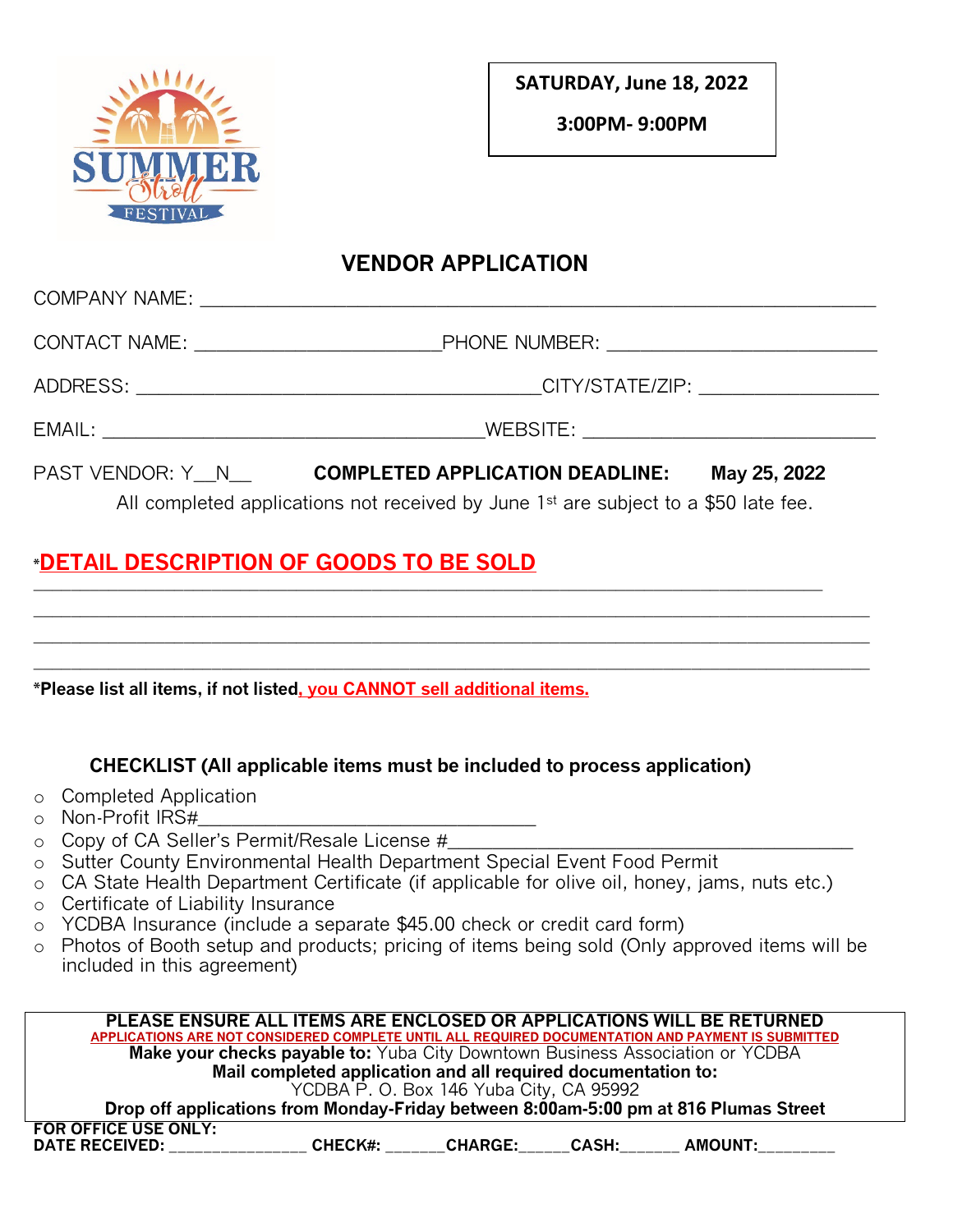| <b>BOOTH SIZE/SERVICE</b>                                                                                                                                                                                                                                                                                             | <b>PRICE</b> | <b>AMOUNT</b><br><b>DUE</b> |
|-----------------------------------------------------------------------------------------------------------------------------------------------------------------------------------------------------------------------------------------------------------------------------------------------------------------------|--------------|-----------------------------|
| COMMERCIAL 10'X10' BOOTH<br>*A commercial business defined as a business or individual who provides a<br>service or sells physical products.                                                                                                                                                                          | \$200.00     |                             |
| COMMERCIAL 10'X20' BOOTH*                                                                                                                                                                                                                                                                                             | \$300.00     |                             |
| NON-PROFIT 10'X10' BOOTH                                                                                                                                                                                                                                                                                              | \$100.00     |                             |
| NON-PROFIT 10'X20' BOOTH                                                                                                                                                                                                                                                                                              | \$150.00     |                             |
| ARTISAN/CRAFTER 10'X10' BOOTH<br>* An artisan is a skilled craft worker who makes or creates things by hand that may<br>be functional or strictly decorative, for example furniture, decorative arts,<br>sculptures, clothing, jewelry.                                                                               | \$100.00     |                             |
| ARTISAN/CRAFTER 10'X 20' BOOTH*                                                                                                                                                                                                                                                                                       | \$150.00     |                             |
| FOOD VENDOR 10x10 BOOTH                                                                                                                                                                                                                                                                                               | \$175.00     |                             |
| FOOD VENDOR 10x20 BOOTH                                                                                                                                                                                                                                                                                               | \$250.00     |                             |
| FOOD VENDOR 10x30 BOOTH (FOOD TRUCK 30FT. MAX)                                                                                                                                                                                                                                                                        | \$300.00     |                             |
| YCDBA INSURANCE (optional)                                                                                                                                                                                                                                                                                            | \$45.00      |                             |
| AFTER May 25th LATE FEE                                                                                                                                                                                                                                                                                               | \$50.00      |                             |
| <b>TOTAL AMOUNT DUE FOR BOOTH &amp; SERVICES</b>                                                                                                                                                                                                                                                                      |              |                             |
| <b>DAMAGE DEPOSIT</b> (MUST BE A SEPARATE CHECK-WILL NOT BE CASHED)<br>Unless contract is broken. (Credit card: complete and sign a separate credit card<br>form-will not be processed)<br>PLEASE CHECK BOX IF YOU WANT DEPOSIT CHECK RETURNED [<br>Otherwise, it will be shredded after event IF no damage incurred. | \$100.00     | \$100.00                    |
| TOTAL OF TWO (2) CHECKS or CREDIT FORMS ENCLOSED                                                                                                                                                                                                                                                                      |              |                             |
| <b>MAKE CHECKS PAYABLE TO: YCDBA</b>                                                                                                                                                                                                                                                                                  |              |                             |
| SUMMER STROLL FESTIVAL WILL OCCUR RAIN OR SHINE. FEES WILL NOT BE RETURNED DUE TO<br>INCLEMENT WEATHER OR ACTS OF GOD                                                                                                                                                                                                 |              |                             |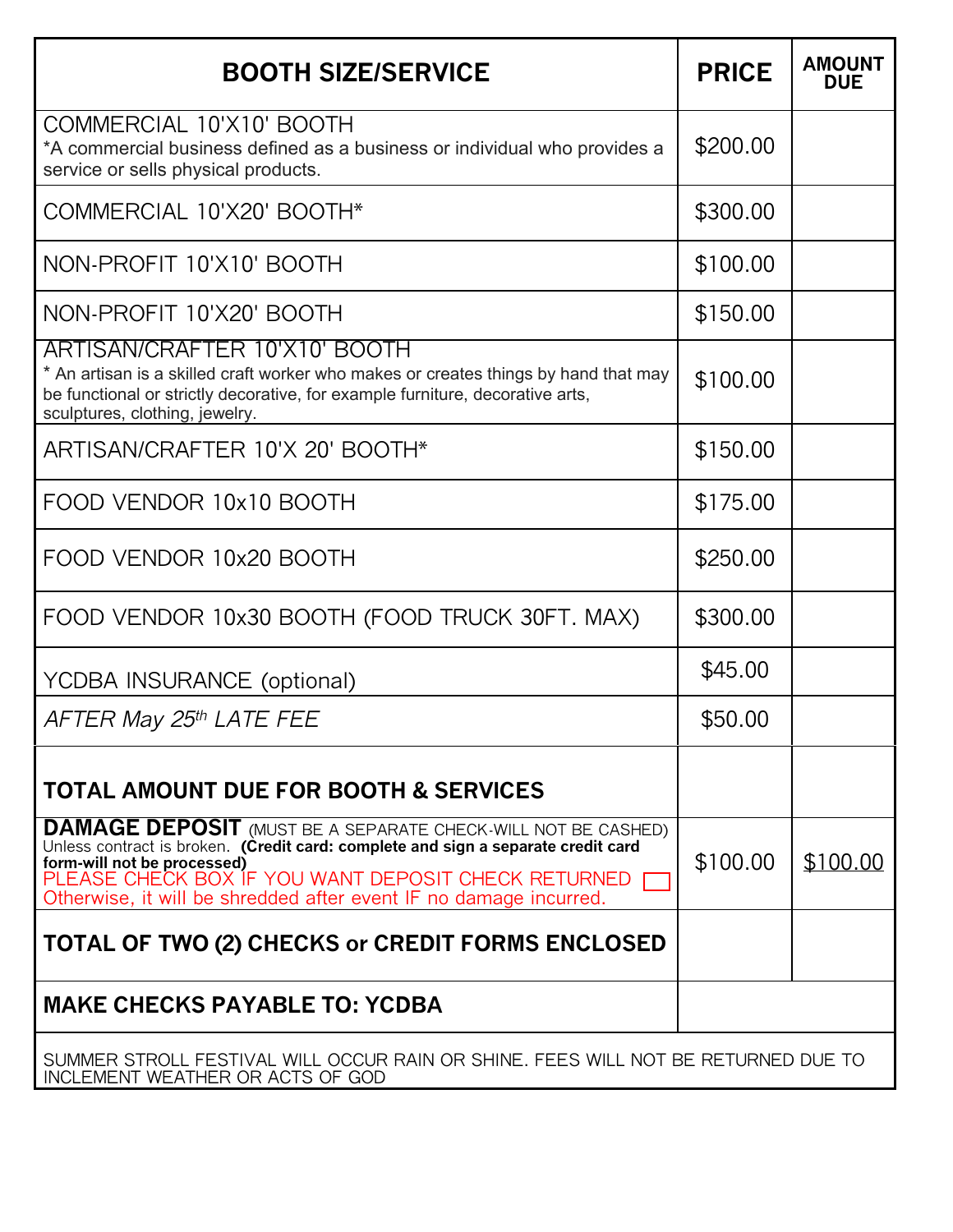# **RULES AND REGULATIONS APPLICATION INFORMATION**

Please carefully read through all the items listed below. Applicant MUST initial, sign, and date at the end and agree to ALL in order to be considered for the 2022 Summer Stroll FESTIVAL. If you have any questions, please contact our

Coordinator Kristel Martin or Event Chair, Teresa Schmidt at [info@yubacitydowntown.com](mailto:info@yubacitydowntown.com) or (530) 755-1620

| <b>INITIAL</b>                                                                                                                                                                                                                                                                                                                                                                                                                                                                                                                                          |
|---------------------------------------------------------------------------------------------------------------------------------------------------------------------------------------------------------------------------------------------------------------------------------------------------------------------------------------------------------------------------------------------------------------------------------------------------------------------------------------------------------------------------------------------------------|
| LBooth Space - Allotment and Placement: I understand that:                                                                                                                                                                                                                                                                                                                                                                                                                                                                                              |
| The 2022 Summer Stroll Festival is a "juried event" and space is limited. All Sales Items require<br><b>Pre-Approval:</b> I understand that I may only sell items that have been pre-approved by the Yuba<br>City Downtown Business Association and if not, my booth may be shut down. Vendor booth space<br>fee will NOT be refunded, and I may lose the privilege of participating in future YCDBA sponsored<br>events. If I am not accepted, my fees will be returned to me in full.<br>*Booth space is granted on a first-come, first-served basis. |
| $\blacksquare$ I may request a specific location; however, the space I request cannot be guaranteed and last<br>year's space will not be automatically granted. Booth space assignment is subject to change by<br>Event Management up to the day of the event. *All assigned Vendor spaces can only be changed<br>by the Event Management.                                                                                                                                                                                                              |
| $\blacksquare$ I understand vendors do not have exclusivity on any one product type. To encourage a high quality<br>and variety of vendors, the selection of vendors is at the discretion of management based on the<br>vendor's ability to enhance the overall event image-management reserves the right to refuse or<br>reassign space at any time.                                                                                                                                                                                                   |
| Booth Info, Set-Up, Decorations, & Guidelines:                                                                                                                                                                                                                                                                                                                                                                                                                                                                                                          |
| I understand I must provide my own canopies, tables, chairs, and other equipment to vend.                                                                                                                                                                                                                                                                                                                                                                                                                                                               |
| LAII vendors are encouraged to decorate their booths.                                                                                                                                                                                                                                                                                                                                                                                                                                                                                                   |
| Set up time is NO earlier than 3 hours prior to event.                                                                                                                                                                                                                                                                                                                                                                                                                                                                                                  |
| I understand I must be fully operational no less than % hour prior to posted start time of event<br>and operate the entire duration of the event.                                                                                                                                                                                                                                                                                                                                                                                                       |
| I understand Set-up and tear-down must happen on the day of the event, breakdown must be<br>DONE NO more than 1 hour after the completion of the event or lose deposit.                                                                                                                                                                                                                                                                                                                                                                                 |
| $\blacksquare$ No garbage including boxes are to be left behind. All garbage is to be disposed of in the<br>dumpsters provided, <b>NOT</b> the public garbage cans along the sidewalk.                                                                                                                                                                                                                                                                                                                                                                  |
| I understand that if garbage is left behind that my deposit will be forfeited and can jeopardize<br>the approval at future events.                                                                                                                                                                                                                                                                                                                                                                                                                      |
| I understand I MUST remain in the assigned booth and Not to expand to vacant area. Vacant<br>area is to allow for social distancing.                                                                                                                                                                                                                                                                                                                                                                                                                    |
| I understand I need to have masques and hand sanitizer at booth.                                                                                                                                                                                                                                                                                                                                                                                                                                                                                        |
| $\Box$ I understand that my application is Not considered complete until all documents are turned in<br>signed and paid and is not a quaranteed assigned location.                                                                                                                                                                                                                                                                                                                                                                                      |
| Retailers follow these guidelines: https://files.covid19.ca.gov/pdf/guidance-retail--en.pdf                                                                                                                                                                                                                                                                                                                                                                                                                                                             |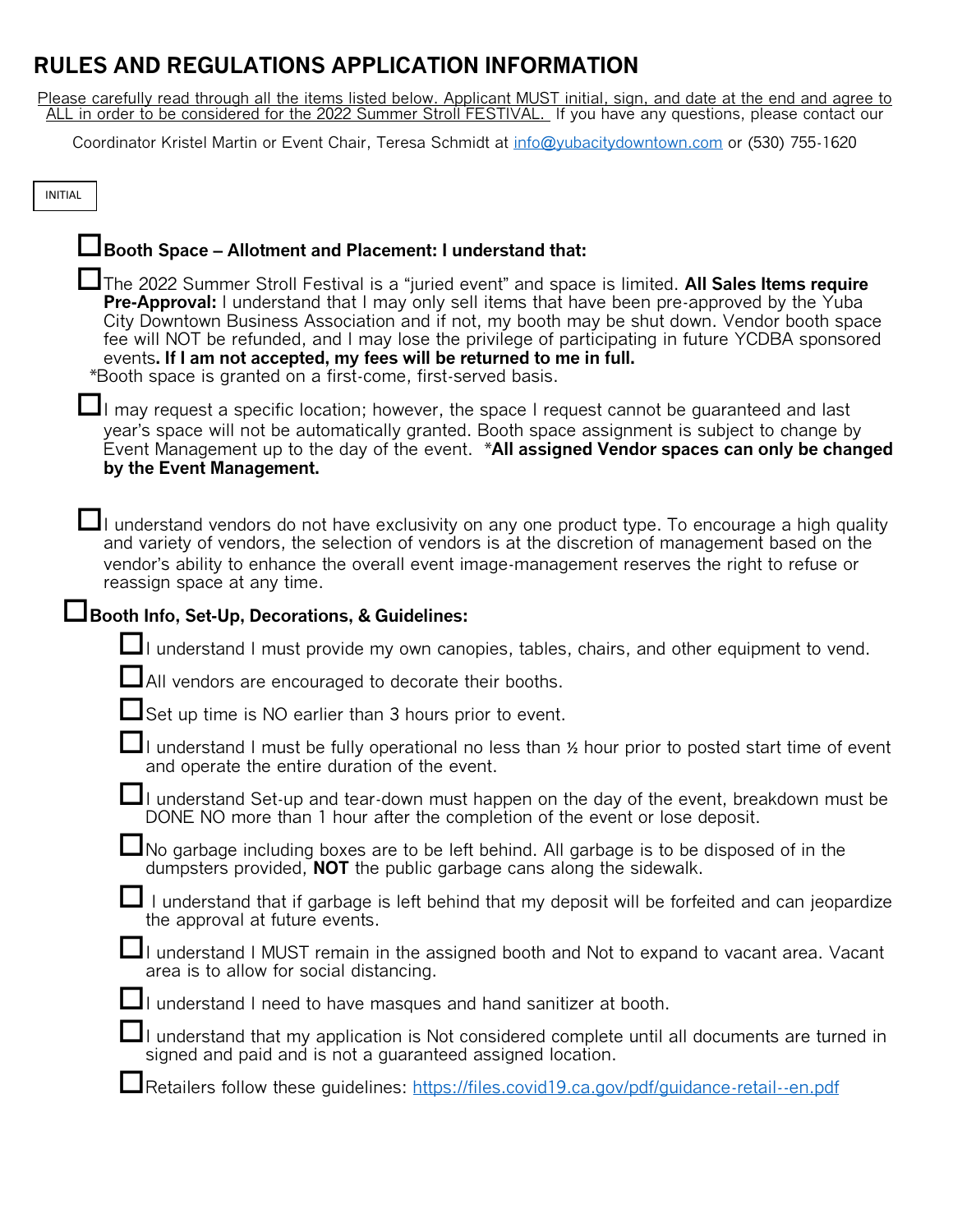| All food handlers (including those providing free water, drinks, etc.) must comply and meet all State<br>& County requirements (including fire suppression/Ansul systems for any open flame/cooking<br>equipment. Please provide proof of all permits prior to event. Also have a copy of your permits with<br>you the day of event) YCFD Fire Marshal (530)822-4614 and Sutter County Environmental Health<br>(530)822-7400                                                                                                                      |
|---------------------------------------------------------------------------------------------------------------------------------------------------------------------------------------------------------------------------------------------------------------------------------------------------------------------------------------------------------------------------------------------------------------------------------------------------------------------------------------------------------------------------------------------------|
| All Food Vendors MUST comply with COVID-19 protocols and guidelines set by County and State<br>requirements.                                                                                                                                                                                                                                                                                                                                                                                                                                      |
| Food Vendor Take-Out guidelines: https://files.covid19.ca.gov/pdf/guidance-take-out-restaurants--<br>en.pdf                                                                                                                                                                                                                                                                                                                                                                                                                                       |
| Food Vendor~ Restaurants: https://files.covid19.ca.gov/pdf/checklist-restaurants-bars--en.pdf                                                                                                                                                                                                                                                                                                                                                                                                                                                     |
| Food vendors must supply their own WHISPER quiet generator                                                                                                                                                                                                                                                                                                                                                                                                                                                                                        |
| Absolutely NO samples can be cut at the event. Samples are to be cut and packaged at an approved<br>commissary (industrial kitchen) according to Health Department guidelines                                                                                                                                                                                                                                                                                                                                                                     |
| All food vendors must provide ample light to prepare food                                                                                                                                                                                                                                                                                                                                                                                                                                                                                         |
| Food items/edible produce must always be kept at least 6 inches above ground                                                                                                                                                                                                                                                                                                                                                                                                                                                                      |
| EBT/WIC is NOT accepted at Stroll events                                                                                                                                                                                                                                                                                                                                                                                                                                                                                                          |
| Prices must be clearly posted on or around all products. Only APPROVED menu items will be<br>allowed to be sold                                                                                                                                                                                                                                                                                                                                                                                                                                   |
| Vendors using BBQ grills, or open flames, must have the proper fire extinguisher at their space and<br>proper waste cans. These vendors also must provide ample fans to deflect smoke                                                                                                                                                                                                                                                                                                                                                             |
| No glass containers are permitted to be served or sold                                                                                                                                                                                                                                                                                                                                                                                                                                                                                            |
| Cooking oil, drippings and coals may not be disposed of on the street, in gutters, or anywhere else<br>on the event grounds. Vendors must bring safe and appropriate containers for removal of these<br>items and dispose of them off site                                                                                                                                                                                                                                                                                                        |
| Food Vendors must provide their own garbage cans (30gal or more). The YCDBA reserves the right<br>to assess clean-up fees and fines. No grease or gray water is to be poured onto the ground. Anyone<br>found doing this will be asked to leave the event and deposit will be forfeited. You will need your own<br>hand-washing station.                                                                                                                                                                                                          |
| Gas cans Must be kept in vehicle or trailer and NOT in cooking area.                                                                                                                                                                                                                                                                                                                                                                                                                                                                              |
| Fire extinguishers MUST be current and will be checked upon check in and you will be denied entry if<br>not in compliance.                                                                                                                                                                                                                                                                                                                                                                                                                        |
| II understand there is no sharing of booths unless assigned by the YCDBA. I understand all<br>merchandise must be displayed on a table, rack or shelving (some exceptions may apply, see<br>coordinator for details) I understand the solicitation of funds, signatures, etc. must be confined to my<br>booth space. Drawings may not be held and microphones, or other sound-producing items, may not<br>be used without prior approval. I understand I may not provide music or entertainment in booths<br>unless approved by event management. |
| $\Box$ I understand no animals (except for service animals) are allowed in the booths. I understand this is a<br><b>SMOKE FREE</b> event, and smoking is not allowed in the booths. I understand there is to be no<br>alcoholic beverage consumption permitted by vendors during event hours.                                                                                                                                                                                                                                                     |